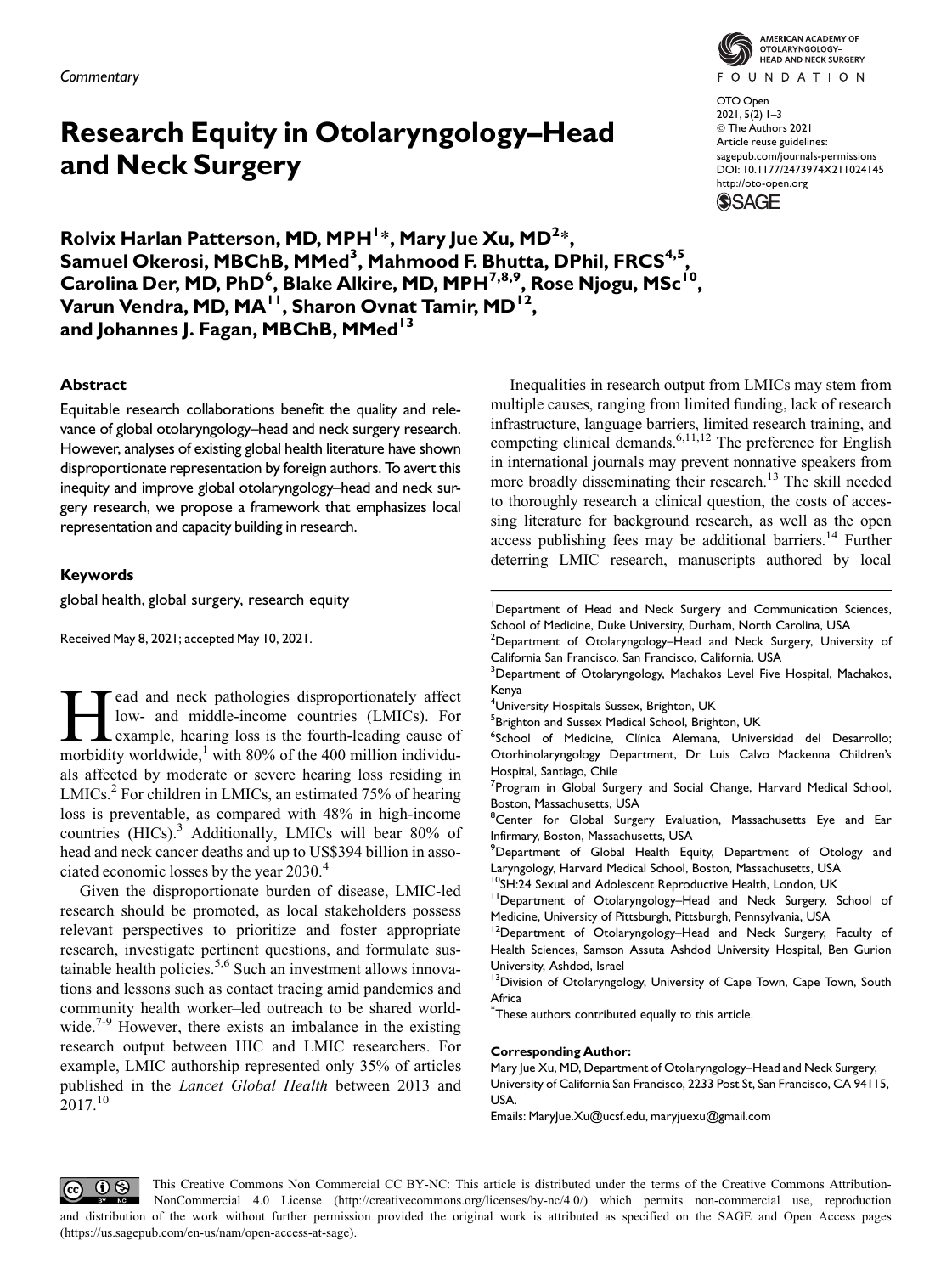#### Table I. Global Otolaryngology-Head and Neck Surgery Initiative Research Equity Guidelines.

- 1. Global research projects will aim to include a diverse team of students, trainees, and researchers of various languages, countries, experience, and expertise. Region-specific research will include regional representation from the initiation of the project and will prioritize having local representatives as first or co–first authors to highlight and develop local expertise. Global projects will include diverse, global representation.
- 2. All authors will meet early in the project to draft role descriptions (including provisional first and senior authors), ensuring that each role is defined and agreed upon. These roles will guide the order of authorship. Authorship discussions will occur early in the research process and be reviewed periodically throughout the research.
- 3. Authors should be involved early in project development and have meaningful roles in subsequent academic outputs such as manuscripts, abstracts, and articles.
- 4. All authors listed will satisfy the International Committee of Medical Journal Editors authorship criteria.
- 5. The first, corresponding, and/or senior authors of a publication have primary responsibility for all aspects of the work, including project development, circulation for review, and submission. They will oversee all other authors' standards for authorship and will present concise written descriptions of contributions to the work, which must be approved by all authors. This record must be submitted to the Global OHNS Initiative project manager to be shared with the initiative both at the initiation of the project and again prior to publication.
- 6. Each research project must be overseen by a senior researcher who can attest to the veracity of the work.
- 7. Manuscripts should be submitted for review by Global OHNS Initiative members to provide input before final approval.
- 8. First authors should have priority to present the research (eg, at conferences).

researchers may not be afforded the same consideration by reviewers for top-tier international journals. A study found that LMIC-based randomized clinical trials were published in lower–impact factor journals than HIC-based trials despite a high proportion of potential clinical benefit—even after adjusting for whether trials reported positive or negative results of an intervention.<sup>15</sup> Double- or triple-blind review could help overcome some of these issues.<sup>16</sup>

Authorship can serve as a marker for the downstream impact of these barriers. High rates of foreign authorship have been reported in research specific to LMICs. For example, Dimitris et al reported that low-income country authors constituted 36.8% and 29.1% of first and senior authors, respectively, in publications related to their countries of affiliation.<sup>17</sup> Pertaining to surgical research, Pauyo et al reported that 24% of articles about low-income countries were authored exclusively by high-income foreign nationals.<sup>11</sup> This extends to conference presentations, with significantly lower rates of abstract and oral presentations by LMIC authors.<sup>12</sup> While authorship trends still need to be characterized in the field of otolaryngology–head and neck surgery (OHNS), we propose that research collaborations focused on care delivery in LMICs take proactive measures to promote equity by using the framework outlined here.

# Proposed Components of a Research Equity Framework

To achieve a vision of research equity, country- and regionspecific research priorities must be determined in collaboration with local OHNS researchers. Country- or region-specific research should not be undertaken by foreign researchers without participation by local providers throughout the research process. Resources, including funding and technical support, should support local investigators.<sup>18</sup> Furthermore, local OHNS providers must be commensurately recognized through equity in authorship, opportunities to disseminate findings, and additional means of professional growth.<sup>19</sup>

This model for international research collaborations has been championed by several efforts, most notably by the nonprofit Partners in Health/Rwanda (PIH/R). The PIH/R research department implemented guidelines to ensure equitable representation of Rwandan authors.<sup>20</sup> It achieved  $>50\%$ Rwandan representation in first and senior authorships and have critically invested in building Rwandan clinical research capacity. To advance research equity in global OHNS collaborations, we urge the OHNS community to incorporate a similar approach into international research partnerships.

The Global Otolaryngology–Head and Neck Surgery Initiative (Global OHNS Initiative) is an international effort consisting of  $>170$  members from 45 countries that aims to advance global OHNS care through collaborative research, $^{21}$ and it has emphasized research equity as a core tenet by adapting the PIH/R guidelines. $^{22}$  Initiative members were invited to review and comment on the guidelines, and feedback was incorporated to ensure that they reflect the diverse perspectives and priorities of initiative members.

The finalized Global OHNS Initiative ''Research Equity Guidelines" (Table 1) are designed to ensure that all Global OHNS Initiative research prioritizes researchers from the region of focus. It is our hope that OHNS researchers adopt these principles and modify them to their contexts, because only with a shared conscious focus on equity will OHNS research and, by extension, OHNS care best serve patients around the world, especially those with the most need.

#### Acknowledgments

We note that the authorship of this commentary is weighted toward high-income countries. However, the ideas presented in this article are the product of direct contributions by the following Global OHNS Initiative members from 12 countries and discussions with